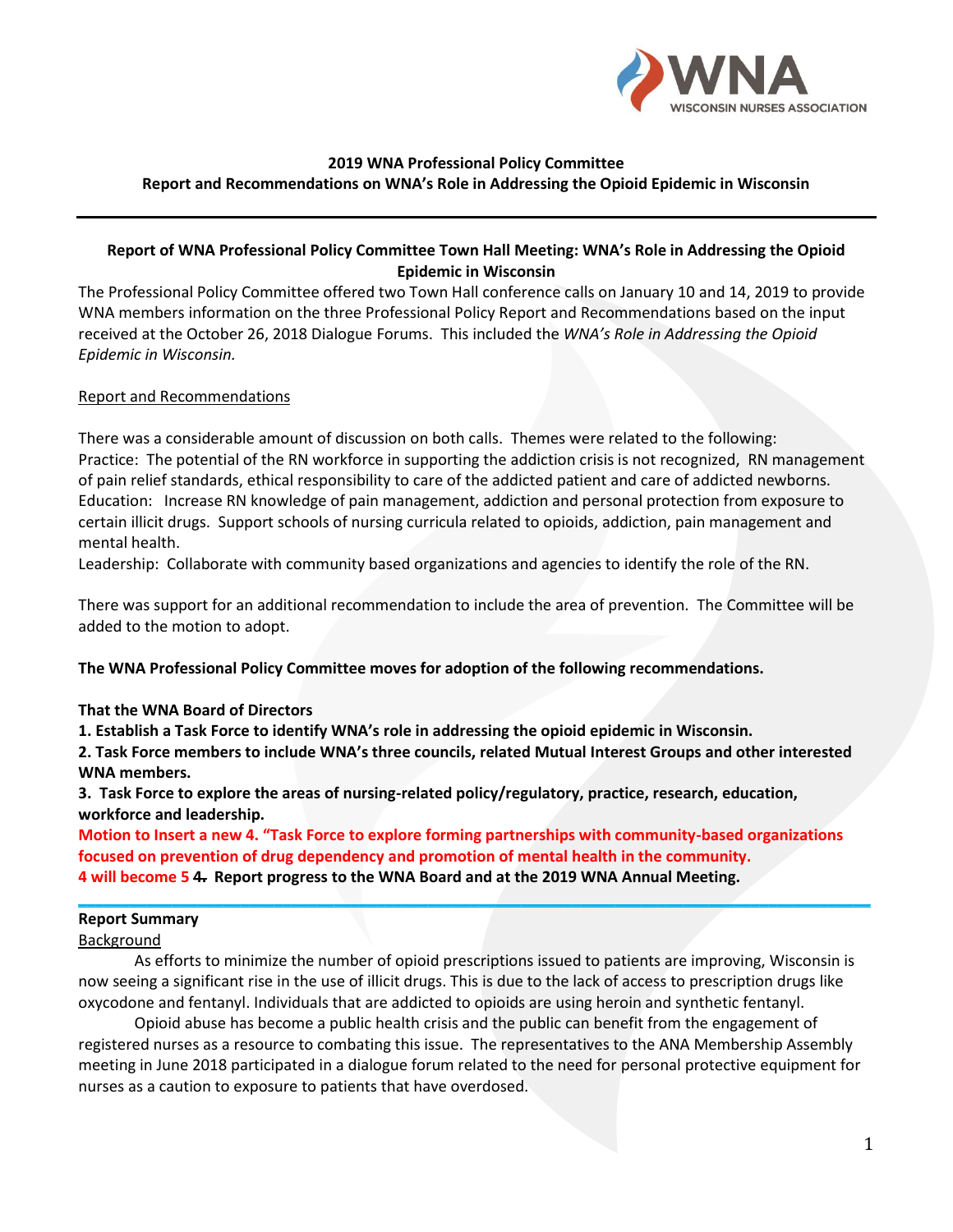Governor Walker's Task Force on Opioid Abuse released, Combating Opioid Abuse Report 2017. The report summarized the legislation that was passed during the 2017 legislative biennium, implementation updates, and recommendations that identify some strategies for the utilization nurses.

<https://hope.wi.gov/Documents/Jan18%20Opioid%20Report%20JH%202.pdf>

In August 2016, the American Nurses Association developed the ANA Issue Brief, The Opioid Epidemic: Addressing the Growing Drug Overdose Problem 2016.

[https://www.nursingworld.org/~4ae212/globalassets/docs/ana/ana\\_issue-brief-opioids\\_2016may20.pdf](https://www.nursingworld.org/~4ae212/globalassets/docs/ana/ana_issue-brief-opioids_2016may20.pdf)

ANA has developed resources to aid in managing and reducing the opioid epidemic that include outlining best practices, treatment and deterrence, pain management and federal legislation.

[https://www.nursingworld.org/~4ae212/globalassets/docs/ana/ana\\_issue-brief-opioids\\_2016may20.pdf](https://www.nursingworld.org/~4ae212/globalassets/docs/ana/ana_issue-brief-opioids_2016may20.pdf)

In addition, policy related proposals that support the nurses role in addressing the nations opioid crisis have been identified by ANA that address: expanded patient access to Medication Assisted Therapy (MAT): - through the utilization of Advanced Practice Registered Nurses to prescribe be a MAT independent provider, -- Prescriber Education & Training: ANA believes the current crisis calls for additional support and focus on prescriber education to ensure that health care professionals who prescribe opioids are properly trained and educated in opioid prescribing, --. Deterrent Formulations: ANA urges greater investments in the scientific and clinical research needed to advance the development, assessment, and deployment of abuse-deterrent technologies. Issues surrounding abuse and misuse of prescription opioids must be balanced with the real and legitimate needs of those seeking treatment for pain; -- Increase Access to Opioid Antagonist – Naloxone: ANA supports increasing access to Naloxone for first responders, family, friends, and caregivers of those who are known to be chronic users of opioids. Naloxone is a critical tool in preventing overdose by opioids such as heroin, morphine, and oxycodone. [https://www.nursingworld.org/~4ae212/globalassets/docs/ana/ana\\_nursings-role-in](https://www.nursingworld.org/~4ae212/globalassets/docs/ana/ana_nursings-role-in-opioid-crisis_2016.pdf)[opioid-crisis\\_2016.pdf](https://www.nursingworld.org/~4ae212/globalassets/docs/ana/ana_nursings-role-in-opioid-crisis_2016.pdf)

# **Report and Recommendations from the October 26, 2018 WNA Dialogue Forum**

There were 85 participants that attended the October 26, 2018 WNA Dialogue Forum. Fifty-eight (58%) of the participants were undergraduate nursing students. The participants were provided an overview of the opioid epidemic in Wisconsin that addressed the policy, practice, education and nursing workforce. Following the presentation the participants were asked that at each table to reviewed and discuss specific questions.

The process used for this Dialogue Forum topic was to assign the participant tables a specific category to discuss and identify areas where WNA could provide support. The specific categories are as follows:

- Advocacy/policy
- Education
- Practice
- Workforce
- Leadership

Below is the summary of WNA's possible role in addressing the Opioid Epidemic in Wisconsin.

### *Advocacy/policy*

- 1. Work with ANA on supporting a National Prescription Drug Monitoring Program (PDMP) for tracking and reporting of opioid dispensing and prescribing—collaboration with other states (or regions) is important.
- 2. Work with ANA on supporting national standards for safe medication and sharps disposal.
- 3. Require Accrediting Bodies for Schools of Nursing to develop and offer an education program on treatment of opioid addiction.
- 4. Work with ANA on supporting a federal standard that address PPE procedures for health care providers at risk for exposure to opioid-related products.

### *Education*

- 1. Education about acute use of opioids as a chronic condition.
- 2. Observation of "addicts" simulation.
- 3. Provide education about resources that are available around addiction.